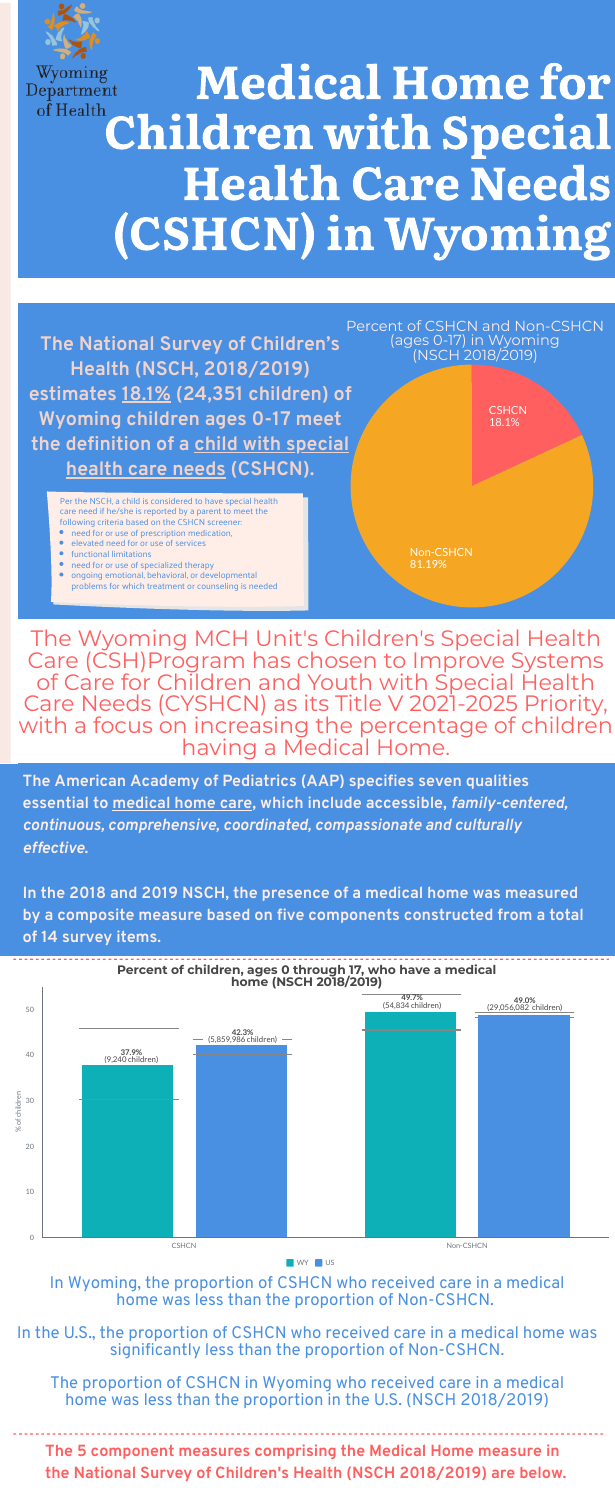

## **Usual source for sick care**

### **Family-centered care**

This measure is derived from two NSCH questionnaire items: (1) whether child has a usual place to go when they are sick and (2) what type of place they go for medical care when they are sick.

Criteria for meeting this component of the Medical Home measure are having a usual place for sick care that is categorized as a doctor's office, hospital outpatient department, clinic or health center, retail store clinic or "Minute clinic", school (nurse's office, athletic trainer's office), or some other place.

Family-centered care is comprised of responses to five experience-of-care questions in the NSCH : (1) doctor/provider spends enough time with child, (2) doctor/provider listens carefully to you, (3) doctor/provider sensitive to family values/customs, (4) doctor/provider gives needed information, and

(5) doctor/provider helps family feels like partner.

A valid, either "Usually" or "Always" response to at least one item, and the remainder of the items missing was categorized as receiving family-centered care.

Children who had no health care visits in the past twelve months were not included in this measure.

## **Personal doctor or nurse**

Children who do not have a personal doctor or nurse cannot qualify as having a Medical Home regardless of their status on the other four components.

A child's "personal doctor or nurse" could be one or more health care professionals who knows the child well and is familiar with the child's health history.

> received needed coordination

A "healthcare professional" is defined as a general doctor, pediatrician, specialist doctor, nurse practitioner, or physician's assistant.

### **Problems getting needed referrals**

This measure is based on two NSCH questions: (1) "Needed referral to see doctors or receive any services during the past 12 months" and (2) "How difficult was to get referrals to see any doctors or receive any services?"

Those who needed referrals were coded according to whether it was "not difficult", "somewhat difficult", "very difficult" or "not possible" to get them.

Children whose did not needed a referral to see doctors or did not receive any services during the past 12 months were considered as not needing referrals.

## **Effective Care Coordination**

This measure is constructed by assessing (1) communication between doctors when needed, (2) communication between doctors and schools when needed, and (3) getting needed help coordinating care.

The composite care coordination measure is only considered missing if all components are missing. A valid, positive response to at least one component, with the remainder of the components missing or legitimately skipped is considered as "received effective care coordination."

All questions used to create this measure were asked among children who had a health care visit in the past 12 months. Children who did not see more than one health care provider were considered not needing care coordination.

74.9%

of CSHCN in WY had a least one personal doctor or nurse



had a usual source of care



of CSHCN in WY received familycentered care

81.5%\*

of CSHCN in WY had no difficulty getting **needed** referrals

> 55.3% of CSHCN in WY

\* interpret with caution: estimate has a 95% confidence interval width exceeding 20 percentage points or 1.2 times the estimate and may not be reliable

The proportion of CSHCN in Wyoming with a usual source for sick care was **significantly higher** than the proportion in the U.S.

The proportion of CSHCN in Wyoming with at least one personal doctor or nurse was less than the proportion in the U.S.

The proportion of CSHCN in Wyoming who received family-centered care in the past 12 months was less than the proportion in the U.S.

The proportion of CSHCN in Wyoming who had no problems getting *needed* referrals in the past 12 months was higher than the proportion in the U.S.

> The proportion of CSHCN in Wyoming who received *needed* effective care coordination in the past 12 months was less than the the proportion in the U.S.









**Percent of CSHCN receiving** *needed* **referrals in the past 12 months (NSCH 2018/2019)**



**Percent of CSHCN receiving** *needed* **effective care coordination in the past 12 months (NSCH 2018/2019)**